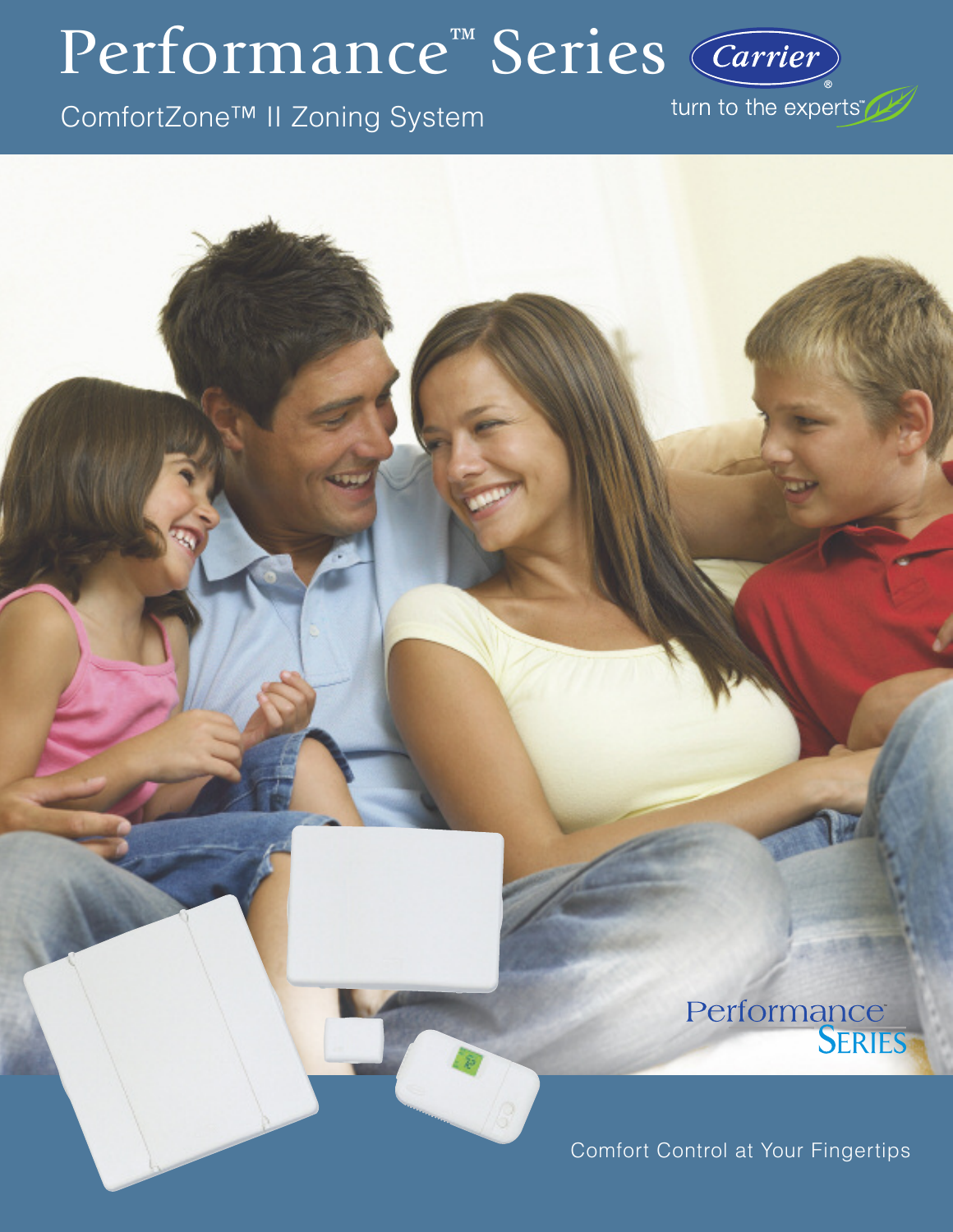## Innovation and the Environment

Over 100 years ago, a humble but determined engineer solved one of mankind's most elusive challenges by controlling the indoor environment. A



leading engineer of his day, Dr. Willis Carrier would file more than 80 patents over the course of his

comfort career. His genius would enable incredible advancements in health care, manufacturing processes, food preservation, art and historical conservation, indoor comfort and much more.

Carrier's foresight changed the world forever and paved the way for over a century of once-impossible innovations. Yet in addition to being an accomplished inventor, he was also an avid outdoorsman. Carrier recognized the power and beauty of the natural environment. This appreciation of our world and its resources continues to guide Carrier Corporation today. We will never rest on our accomplishments, but instead consistently look for ways to improve our products, our environment and our world.

Carrier helps you improve your world with the Performance™ series ComfortZone™ II zoning system that delivers the potential for up to eight zones of customized comfort and energy management within your home.



## Leaders in **Technology**



IdealHumidity

All year long, humidity affects the temperature at which you feel most comfortable. When you combine the Performance series ComfortZone II zoning system, Carrier humidifier, variable-speed furnace or fan coil and a compatible Carrier air conditioner or heat pump, Ideal Humidity System technology gives you enhanced control over humidity levels for greater comfort even when your system isn't calling for heating or cooling.† You'll feel cooler at higher temperatures in the summer and warmer at lower temperatures in the winter.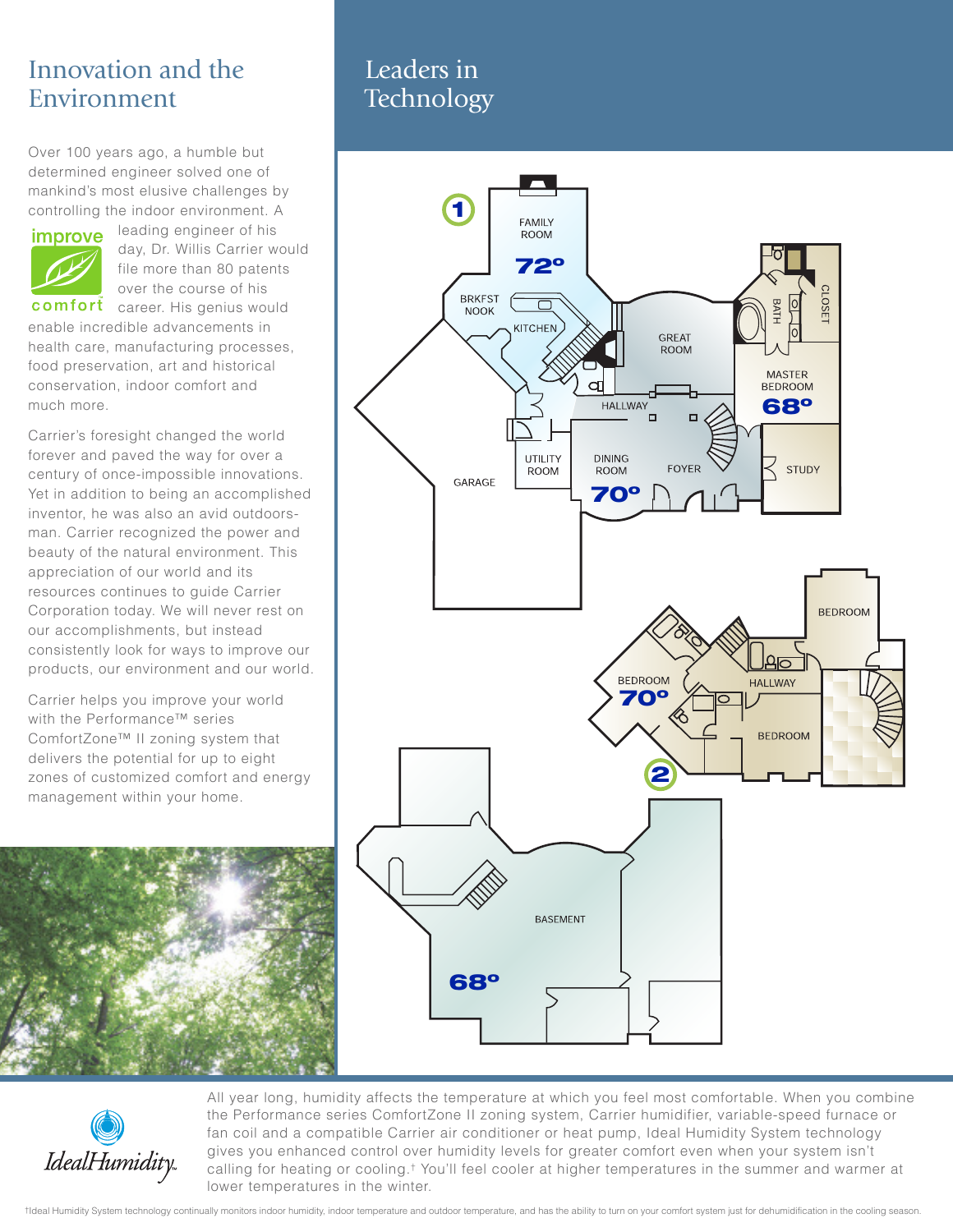

#### Customized Comfort

With separate control of up to eight zones, you can reduce hot and cold spots for even, consistent comfort throughout your home. Maximum efficiency is achieved by delivering comfort precisely where and when you need it so you aren't spending money heating or cooling unused rooms.



#### Flexible, Seven-Day Programmability

Maximize comfort and energy savings with the ability to set a different comfort schedule in each zone for every day of the week.



#### **1** Convenience and Control

A smart sensor or remote room sensor in each zone monitors individual zone temperatures and allows you to adjust the temperature setting for that zone.



#### Precision Comfort Schedule

Smart Recovery™ function makes sure each zone reaches its selected temperature at its scheduled time by starting your system in advance, ensuring your comfort is right on time.



### It's About Your Comfort

Most homes have differing comfort needs in different areas. A baby's room needs to be warm and cozy, the basement needs to be cool and dry, and the kitchen can be adjusted at any time. However, standard comfort systems have just one thermostat with the ability to set one temperature for the entire house. It's like having one light switch to control all of the lighting inside!

Zoning provides customized comfort control, keeping the most commonly used areas of a home comfortable by delivering conditioned air to those areas during the times you select. Zoning can also offer energy saving benefits by delivering comfort only to the areas of the home when you need it.



#### Limited Warranty

To the original owner, the Carrier® Performance™ series ComfortZone™ II zoning system is covered by a 10-year parts limited warranty upon timely registration. The limited warranty period is five years if not registered within 90 days of installation. Jurisdictions where warranty benefits cannot be conditioned on registration will receive the registered limited warranty periods. See warranty certificate at carrier.com for complete details and restrictions. Be sure to ask your Carrier dealer about optional labor warranties.